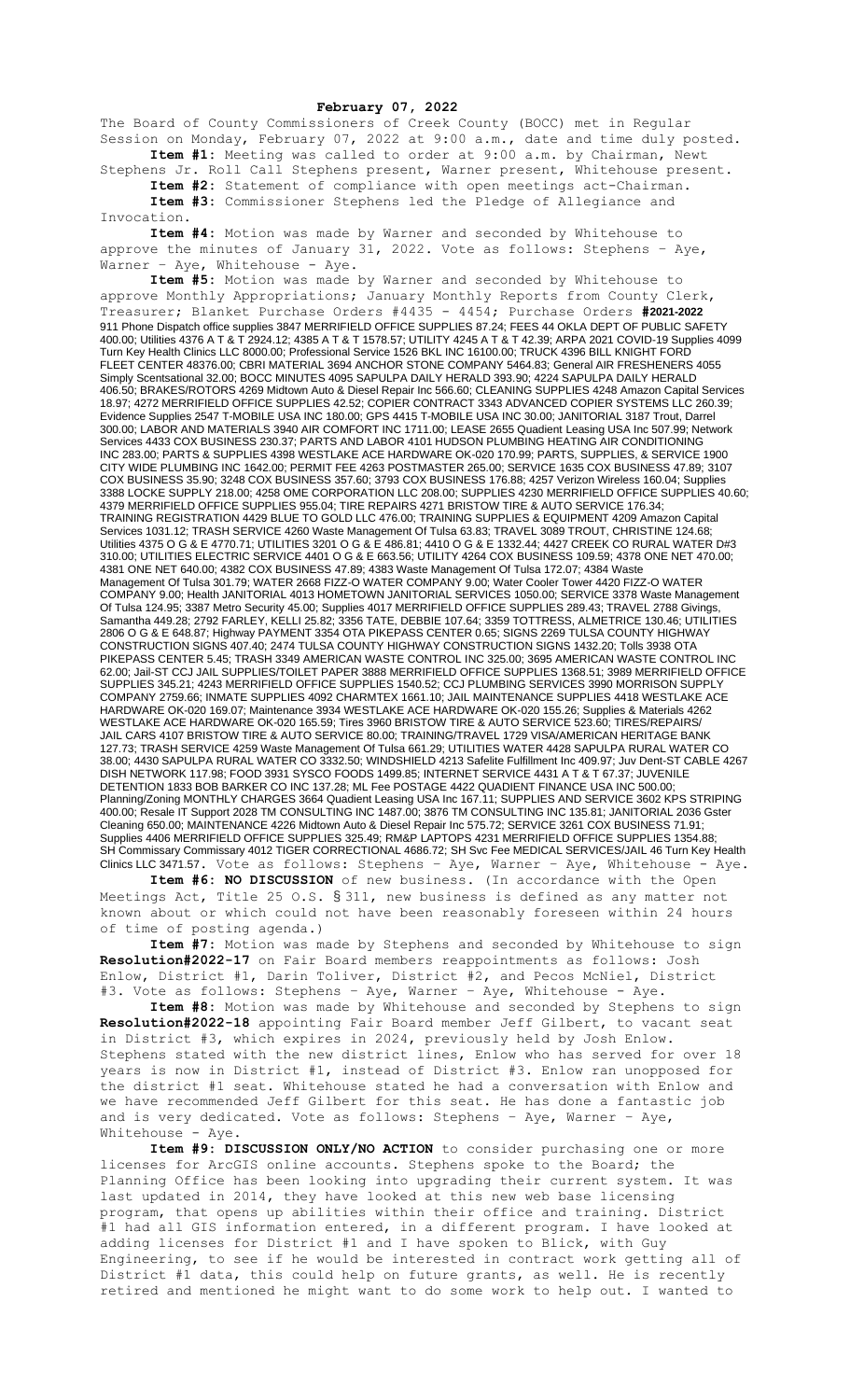see if the other districts might be interested as well, prices range from \$350 to \$3,700 per user. The new program will help with mapping and 911 addressing. There are options for maps and other data, to be sharable and open to the public. Planning can have maps and other data that could give a live view on the new county website, as well. There are different options that can be added, at any time with this company. If you are interested or what more information, visit with Ashley Drake, she has put a lot of work into this.

**Item #10: DISCUSSION ONLY/NO ACTION** on discussion and possible action to consider contracting with Mission Critical Partners, LLC to receive GIS data maintenance regarding 911 data within the County and applying for a grant from the Oklahoma 911 Management Authority for the same. Warner stated this could go hand in hand with item #9. I have had several meetings with INCOG and Mission Critical on this contract on our provided GIS and the file from AT&T. We have a lot of discrepancies with our data, verses the 911 files. We should be at a 90% accurate rate for the system to work efficiently, 25% of our files have discrepancies. There are 25,000-line items that need to be reviewed and verified line by line, this is a big problem. Mission Critical has proposed to do this for us for a cost, or we might be able to do some inhouse with this new system and with assistance from INCOG. We still need to have some discussion of the contract proposed, maybe add not to exceed a certain amount if we have Mission Critical do the updates. There was further discussion of the overlay being off and what might be driving the issue. There was discussion sometime back with the Assessor hiring an outside company to help with our parcel data, do we know where that is at. The Board stated no. We have to start with ratifying our boundary lines and working to see if there is a deeper problem, also we need to discuss who will maintain the data, once it has been updated. Goforth spoke about different geo referencing systems that could help with the data. Currently the data comes from NIMS software that the Assessor uses, then you add the GIS system and the adjustments in that data, there are multiple options within the new system that the Planning Office is looking at, along with additional tools that could assist in making the correct adjustments. We are currently waiting on the base layer data from Eagleview, that could also assist with the discrepancies. This item will be on a further agenda for discussion and possible action.

**Item #11:** Motion was made by Warner and seconded by Whitehouse to use the Use Tax Account 1301-1-0800-2005 for payment of the counties upgrading website with Brooks Jeffery. Stephens stated it is roughly \$19,000.00, we can use T-2 All or the Use Tax. Warner stated it would make more sense to use the Use Tax, as more than highway will benefit from the site. Vote as follows: Stephens – Aye, Warner – Aye, Whitehouse - Aye.

**Item #12:** Motion was made by Whitehouse and seconded by Warner to let for **Bid#22-4 (1) One or More, New or Used Dump Trucks for Creek County** to be opened 2-22-22. Vote as follows: Stephens – Aye, Warner – Aye, Whitehouse - Aye.

**Item #13:** Motion was made by Warner and seconded by Whitehouse to sign **Resolution#2022-19** surplussing three computer CPU's and three monitors INV#221.01, D221.02 and D221.03 for the Commissioner's Office and **Resolution#2022-19A** disposing of the same to be junked. Dana Logsdon, Deputy Commissioner stated these computers are from 2002 and not being used, we would like to dispose of them. Vote as follows: Stephens - Aye, Warner - Aye, Whitehouse - Aye.

**Item #14:** Motion was made by Warner and seconded by Whitehouse to sign **Resolution#2022-20** surplussing two I-Wave Air Scrubbers INV#D250-26 and INV#D250-27 and **Resolution#2022-20A** disposing of the same to be junked per document provided. Stephens stated these were purchased with CARES monies and when the Sheriff's Office's air conditioners were upgraded, the company installing the new unites was not aware of them, therefore disposing of them with the units. The company installing the units, was not the ones that installed the I-Wave units. Andrew Goforth, stated with the situation of the items being purchased with federal funds, we have to comply with part 35 of the grant requirements. We are to track the items purchased for 10 years. Since, the items were disposed of with the units, we need to document what happened for audit purposes, within the minutes and the surplus and disposal paperwork. Dana has a complete inventory list, in which we are in possession of 48 units, currently. It has been noted with any further units being replaced that the units be removed and placed on the new units. Stephens stated Glen Musser, was not employed as Project Manager when the units were purchased and was unaware, they were on the unit. Musser will be on top of it from this point on. Mortazavi stated I thought all departments were aware of the units they have, but moving forward Musser be in charge of it. Warner asked how much was each unit, Stephens stated \$750.00 per unit. Vote as follows: Stephens – Aye, Warner – Aye, Whitehouse - Aye.

**Item #15:** Motion was made by Warner and seconded by Whitehouse to sign **Resolution#2022-21** directing the Creek County Treasurer to credit the Creek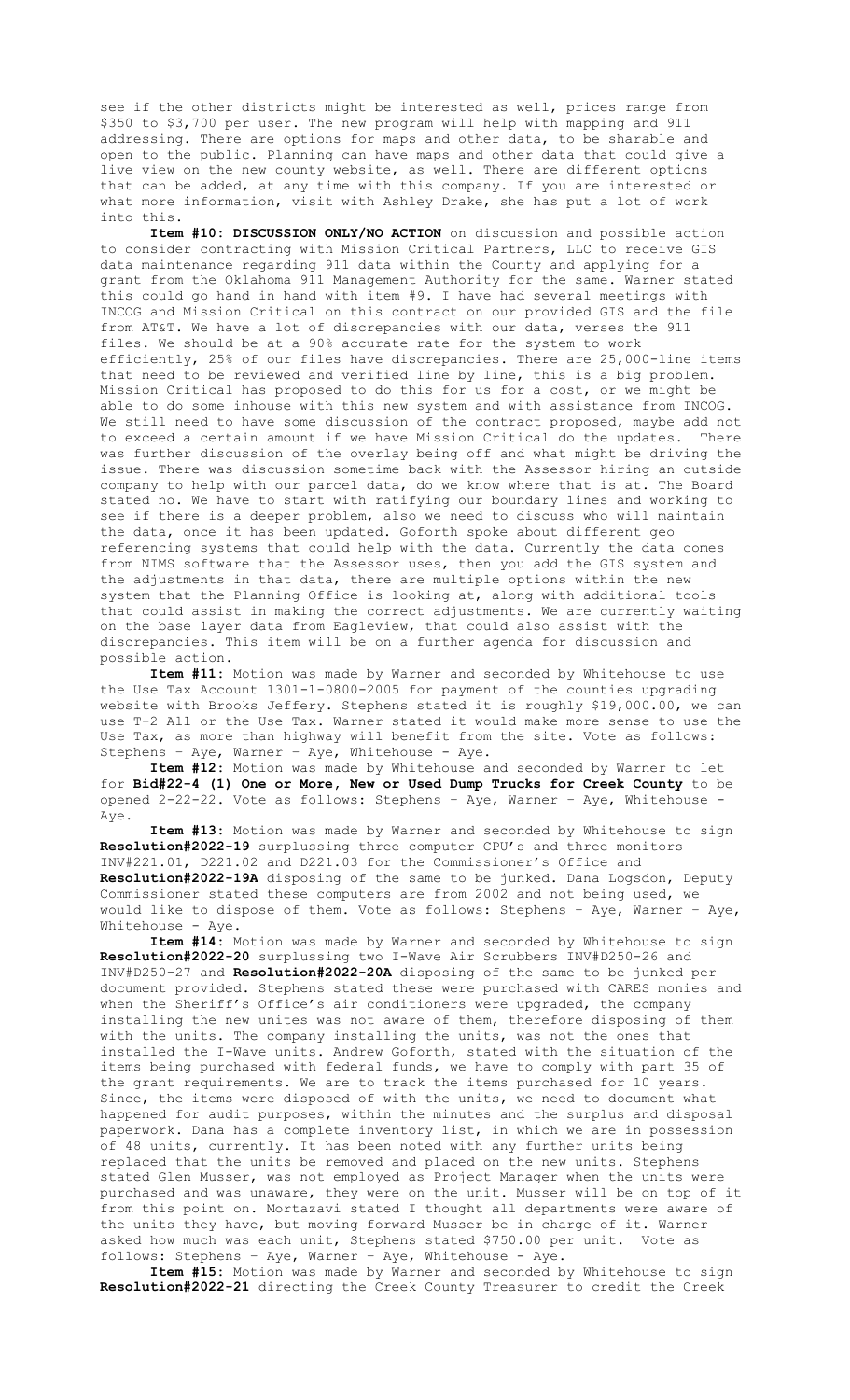County General Government Maintenance and Operations Fund 0001-1-2000-2005/R2 with funds from the Creek County Court Clerk's Office Fund for reimbursement of utility payments, in the amount of \$158.12, as per 62 O.S. § 335, and procedures implemented by the State Auditor's Office. Vote as follows: Stephens – Aye, Warner – Aye, Whitehouse - Aye.

**Item #16:** Motion was made by Warner and seconded by Whitehouse to sign **Resolution#2022-22** with correcting the amount from \$17,935.50 to \$17,193.50 directing the Creek County Treasurer to credit the Creek County Commissioners Account 0001-1-2000-1233/R5 for workman's compensation in the amount of \$17,193.50 with funds received from Creek County Court Clerk's Payroll Fund (1211-1-1900-1110/PFCC) in the amount of \$141.41, County Clerk's Preservation Fee Salary Fund (1209-1-1000-1130/CCPF-1) in the amount of \$10.18, Treasurer's Cash Voucher Resale Fund (1220-1-0600-1110/CV-2) in the amount of \$423.62, Assessor's Reval Payroll Fund (0001-1-1700-1110/H4) in the amount of \$424.17, Sheriff County Jail Maintenance Payroll Fund (1315-2-0400- 1110/CJM1A) in the amount of \$9,863.15, Sheriff E-911 Phase II Fund (1201-2- 3601-1110/E-911) in the amount of \$76.36, Sheriff Juvenile Justice Center Payroll Fund (1226-2-0400-1110/JJC1A) in the amount of \$5,763.69, Sheriff's Service Fees Payroll Fund (1226-2-0400-1110/SSF9) in the amount of \$390.96, Sheriff's Service Fee Safety Grant Fund (1526-2-0400-1110/SSF15) in the amount of \$7.49, Sheriff's Service Fees Payroll (1226-2-0400-1110/SSF1A) in the amount of \$92.47, as per 62 O.S. § 335, and procedures implemented by the State Auditor's Office. Vote as follows: Stephens – Aye, Warner – Aye, Whitehouse - Aye.

**Item #17:** Motion was made by Stephens and seconded by Whitehouse to approve Utility Permit from Creek County Rural Water District #1 per County Specs for 1" water main, by boring, size of line 1", Slick Road approximately .33 miles East if 191st St. & Slick Rd, further described as 500' W. of the S.E. corner of Section 3, T16N, R10E in District #1. Vote as follows: Stephens – Aye, Warner – Aye, Whitehouse - Aye.

**Item #18:** Motion was made by Stephens and seconded by Whitehouse to approve Utility Permit from East Central Electric Cooperative per County Specs extending from 30 days to 90 days, for fiber optic plant, by boring and trenching, size of line 1 ¼", to parallel and cross various locations in Heyburn Lake Area. Vote as follows: Stephens – Aye, Warner – Aye, Whitehouse - Aye.

**Item #19:** Motion was made by Stephens and seconded by Whitehouse to approve Utility Permit from East Central Electric Cooperative per County Specs extending from 30 days to 90 days, for fiber optic plant, by boring and trenching, size of line 1 ¼", to parallel and cross various locations in Kiefer Area. Stephens stated this could be in various districts as well. Vote as follows: Stephens – Aye, Warner – Aye, Whitehouse - Aye.

**Item #20:** Motion was made by Stephens and seconded by Whitehouse to receive the ODOT certified mileage map and have each district review for any changes that need to be made, and bring back to the Board in two weeks, February 22, 2022, to discuss any changes. Stephens stated ODOT has sent over the maps, we need to review and note any changes. The map does not indicate our boundary lines. ODOT provided each Commissioner with a copy, along with a copy for the County Clerk. Vote as follows: Stephens – Aye, Warner – Aye, Whitehouse - Aye.

**Item #21:** Discussion and possible action regarding the American Recovery Plan 2021 funds directed to Creek County by the federal government. **(1) DISCUSSION ONLY/NO ACTION** on request for ARPA funds from the Bristow Historical Society. Joe Trigley spoke to the Board and presented a packet of information. We are looking to do five project renovations. We have several projects that are in need of repair, we have provided cost estimates from 2020, that were given to us from an architect. The projects are the Train Depot, Frisco Water Tower, Chrysler Sign, Town Square and Eagle Catcher. Trigley went through the presentation, we have submitted a request to the state, as well. I have had conversations with Representative Hilbert and Senator Leewright, both stated if the city and county do not support the project, the state will not either. We are requesting \$175,000.00 from the County, this would assist with Canopy, Display panels, Brick Amphitheater, Water Fall and moving the dream catcher. We are having fundraisers as well as reaching out to several big donors to help with renovations. Warner spoke about the current request process. We currently are focusing on water/sewer projects, we have not designated our next category. Warner asked Trigley if he had a time frame to have an answer. Trigley stated he needs to report back to Hilbert and get an update. I know the state will start releasing money in June. Stephens stated we are currently working on water/sewer projects and your \$175,000.00 request is big, when we did not give this to the cities and towns which have major water/sewer issues. I am not saying we will not do something, but that number is a big number. Warner stated with the upcoming meeting on Thursday, the workgroup will review request. The workgroup reviews and recommends to the Board. The Board of County Commissioners make the final decision. Trigley and Warner stated they will be in touch. **(2) DISCUSSION/NO**